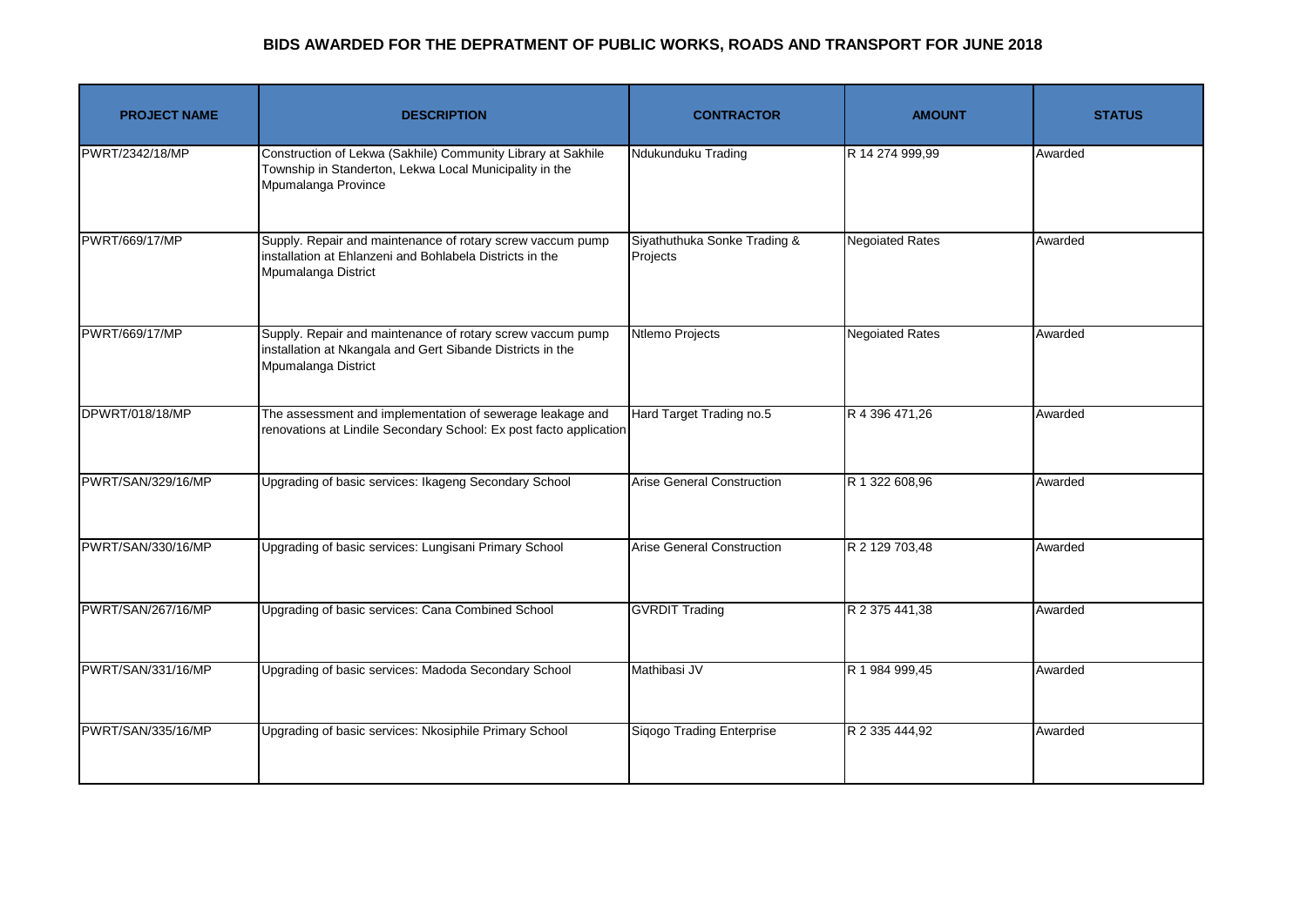## **BIDS AWARDED FOR THE DEPRATMENT OF PUBLIC WORKS, ROADS AND TRANSPORT FOR JUNE 2018**

| PWRT/SAN/346/16/MP  | Upgrading of basic services: Phakgamang Primary School                                                                               | Mbombela JV                            | R 1 904 364,38          | Awarded |
|---------------------|--------------------------------------------------------------------------------------------------------------------------------------|----------------------------------------|-------------------------|---------|
| PWRT/SAN/338/16/MP  | Upgrading of basic services: Sihlangene Primary School                                                                               | Sokhulumi Trading and Projects         | R 2 274 188,57          | Awarded |
| PWRT/SAN/339/16/MP  | Upgrading of basic services: Siyabuswa Primary School                                                                                | Siqogo Trading Enterprise              | R 1 204 929,75          | Awarded |
| PWRT/SAN/340/16/MP  | Upgrading of basic services: Sizamakhwethu Primary School                                                                            | Sokhulumi Trading and Projects         | R 1 689 858,27          | Awarded |
| PWRT/SAN/341/16/MP  | Upgrading of basic services: Sobantu Secondary School                                                                                | Mathibasi JV                           | R 1 405 743,87          | Awarded |
| PWRT/SAN/343/16/MP  | Upgrading of basic services: Thabang Primary School                                                                                  | Bhekinhlanhla<br>Youth<br>Construction | Building R 2 511 294,99 | Awarded |
| PWRT/SAN/342/16/MP  | Upgrading of basic services: Sovietjihza Primary                                                                                     | Mathibasi JV                           | R 1 161 152,67          | Awarded |
| PWRT/SAN/363/16/MP  | Upgrading of basic services: Thabana Primary School                                                                                  | Mathibasi JV                           | R 1 607 401,85          | Awarded |
| PWRT/SAN/172/16/MP  | Upgrading of basic services: Maridili Primary School                                                                                 | Bhekinhlanhla<br>Youth<br>Construction | Building R 1 423 220,45 | Awarded |
| PWRT/SAN/173/16/MP  | Upgrading of basic services: Masizakhe Primary School                                                                                | JV Ntuli Transport and Trading         | R 2 130 340,50          | Awarded |
| PWRT/MAIN/020/18/MP | Upgrading of basic services: Sakhisizwe Primary School                                                                               | Komane JV                              | R 4 401 786,74          | Awarded |
| DPWRT/015/17/MP     | Renovations of the existing nursing accommodation for at Rob Nokushudula<br>Ferreira Hospital in the Ehlanzeni District Municipality |                                        | R 515 605,87            | Awarded |